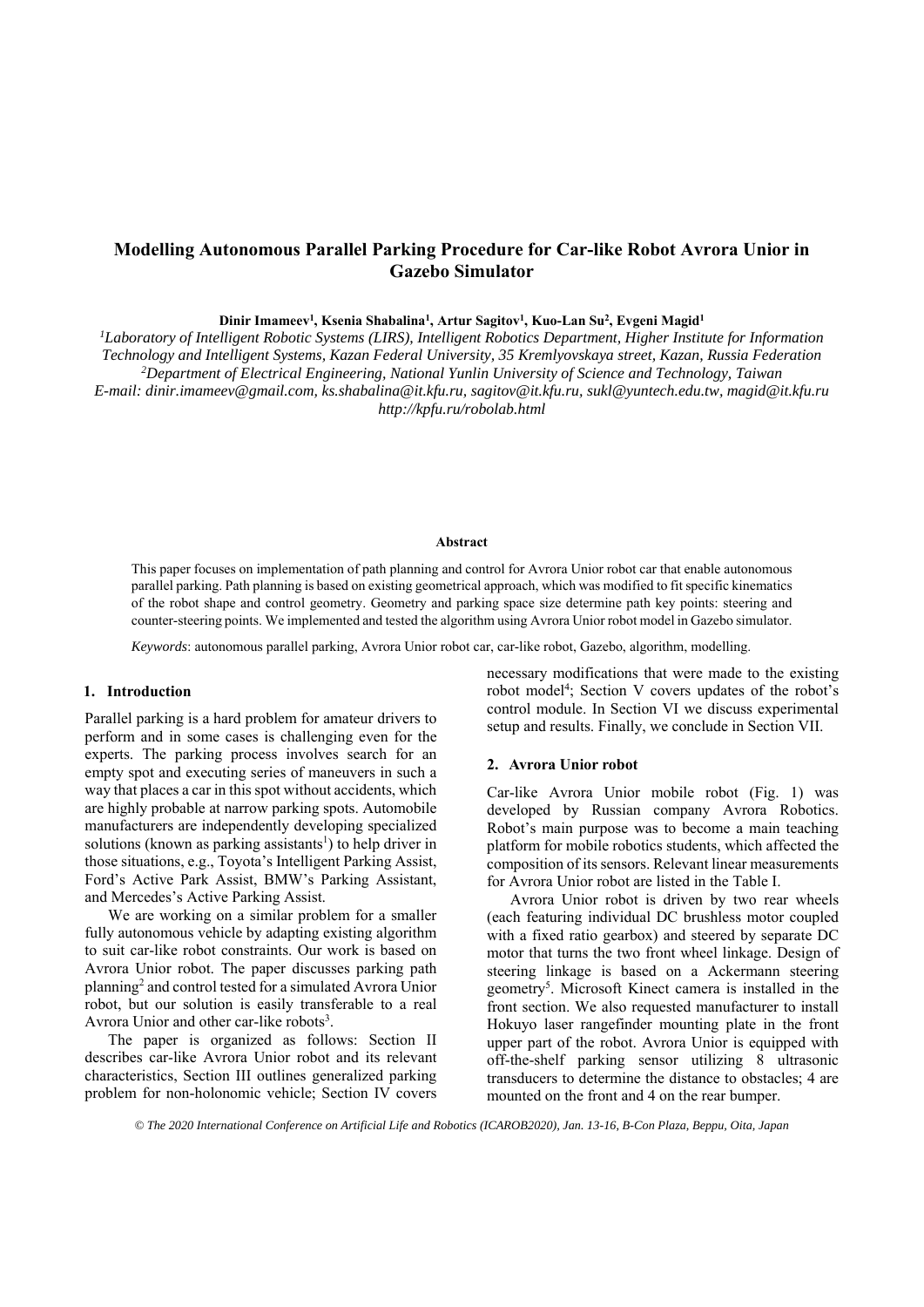Table 1. Avrora Unior's Linear Dimensions.

| Dimension      | Dimension (mm) |
|----------------|----------------|
| Rim diameter   | 205            |
| Wheel diameter | 260            |
| Wheel width    | 104            |
| Wheelbase      | 700            |
| Axle track     | 540            |
| Body length    | 1120           |
| Body height    | 570            |
| Body width     | 650            |



Fig. 1. Avrora Unior robot.



Fig. 2. Avrora Unior model in Gazebo.

To prevent unnecessary collisions and other accidents at this stage of research we are using robot model in a Gazebo<sup>6</sup> simulation that was developed previously<sup>4</sup> (Fig. 2). The model features and all sensors entirely replicate physical characteristics of the real Avrora Unior robot.

### **3. Problem specification**

Adaptation of parallel parking algorithm for Avrora Unior robot involves solving two major issues. The first issue is implementation of non-holonomic control for Avrora Unior robot.

#### *A. Non-holonomic vehicle control*

To implement control for four-wheel mobile robot with rear driven wheels and front steering wheels we introduce two control variables ( $\theta$  is a steering angle, v is a forward velocity); thus configuration space has 3 dimensions  $(x, y, \theta)$ . The vehicle motion is described through the following set of equations:

$$
\begin{cases}\n\dot{x} = v \cos \phi \cos \theta \\
\dot{y} = v \cos \phi \sin \theta \\
\dot{\theta} = \frac{v}{L} \sin \phi\n\end{cases}
$$
\n(1)

Equations (1) represents a system of non-holonomic constraints because they include derivative of vehicle's coordinates variable and are not integrable7 .

### *B. Parking Path Planning*

For parallel parking path planning we modified path planning method based on geometrical approach<sup>8</sup>. This planning method can be used to precalculate all necessary trajectories for a given environmental parameters (distance to parked cars, length of available space), so we can generate trajectories for most common situations.

Before parking, the robot calculates a set of key points where steering and counter-steering trajectories should be executed. Calculation of those key points is based on the following vehicle parameters: maximum steering angle  $(\beta)$ , wheelbase (e), front and rear overhang (p), body width (w) and vehicle length  $(L)^8$ . A trajectory for a single try parallel parking could be calculated only if available parking spot length is larger than Lmin<sup>8</sup>; otherwise more than one trial (series of steeringcountersteering trajectories) are calculated to successful park a vehicle.

## **4. Algorithm implementation**

This work is based upon implementation of geometrybased algorithm that have been made available by Rohith Krishnan9 . However, due to a critical difference in selection of a target coordinate frame used in calculations of key points (centered not at the vehicle center, but at the rear axle center) the original package did not generate appropriate trajectories for Avrora Unior parking. Nevertheless, the original paper formulas were successfully adjusted in order to resolve this issue.

#### *4.1. Robot Control*

The algorithm was adapted to comply with the control system of Avrora Unior model. Implemented parallel parking module tracking vehicle's position in relation to calculated key points. Changes in key points

*© The 2020 International Conference on Artificial Life and Robotics (ICAROB2020), Jan. 13-16, B-Con Plaza, Beppu, Oita, Japan*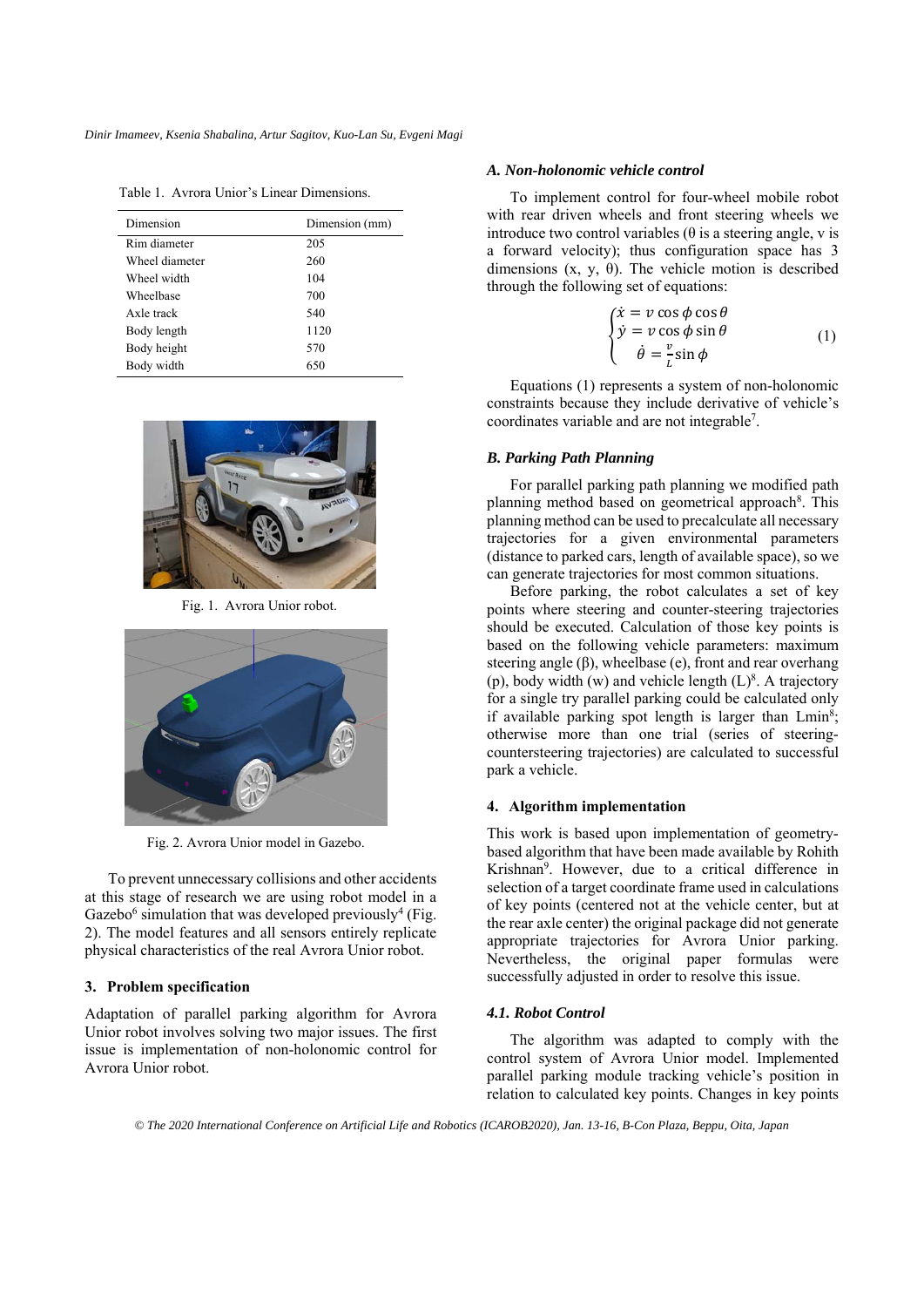calculation were only subtractions of displacement about OX from a rear axle location. More complex transformation were made for calculation of countersteering point because it includes both rotation and translation.



Fig. 4. Control algorithm diagram.

As Avrora Unior robot (and subsequently it's model) does not feature active braking system, we stop it in advance to the target point using only engine braking. We made measurements that determine the time required for a full stop and time it takes to turn steering for a full  $interval<sup>10</sup>$ , and used those measurements to implement the final control algorithm, which is presented in Fig. 4.

## *4.2. Key Points*

The first step is calculating a counter-steering point for the center of the vehicle. For calculation of a new counter-steering point, the coordinate frame {1} of the old one is used. The coordinate frame in the center of counter-steering point 1 is rotated by angle β relative to global coordinate frame  $\{0\}$  (a steering angle)<sup>8</sup> and further displaced by e/2 (Fig. 5). A separate ROS service was implemented for calculation of angle β from an input steering angle. The diagram of vehicle control architecture in Gazebo simulation is presented in Fig. 6.



### **5. Avrora Unior model dynamic characteristics**

We measured time required for a full stop by performing a series of experiments. After robot was accelerated to a predefined velocity (parking velocity) we engage a passive breaking (by sending  $ROS<sup>10</sup>$ AckermannDriveStamped message with parameters

*© The 2020 International Conference on Artificial Life and Robotics (ICAROB2019), Jan. 13-16, B-Con Plaza, Beppu, Oita, Japan*